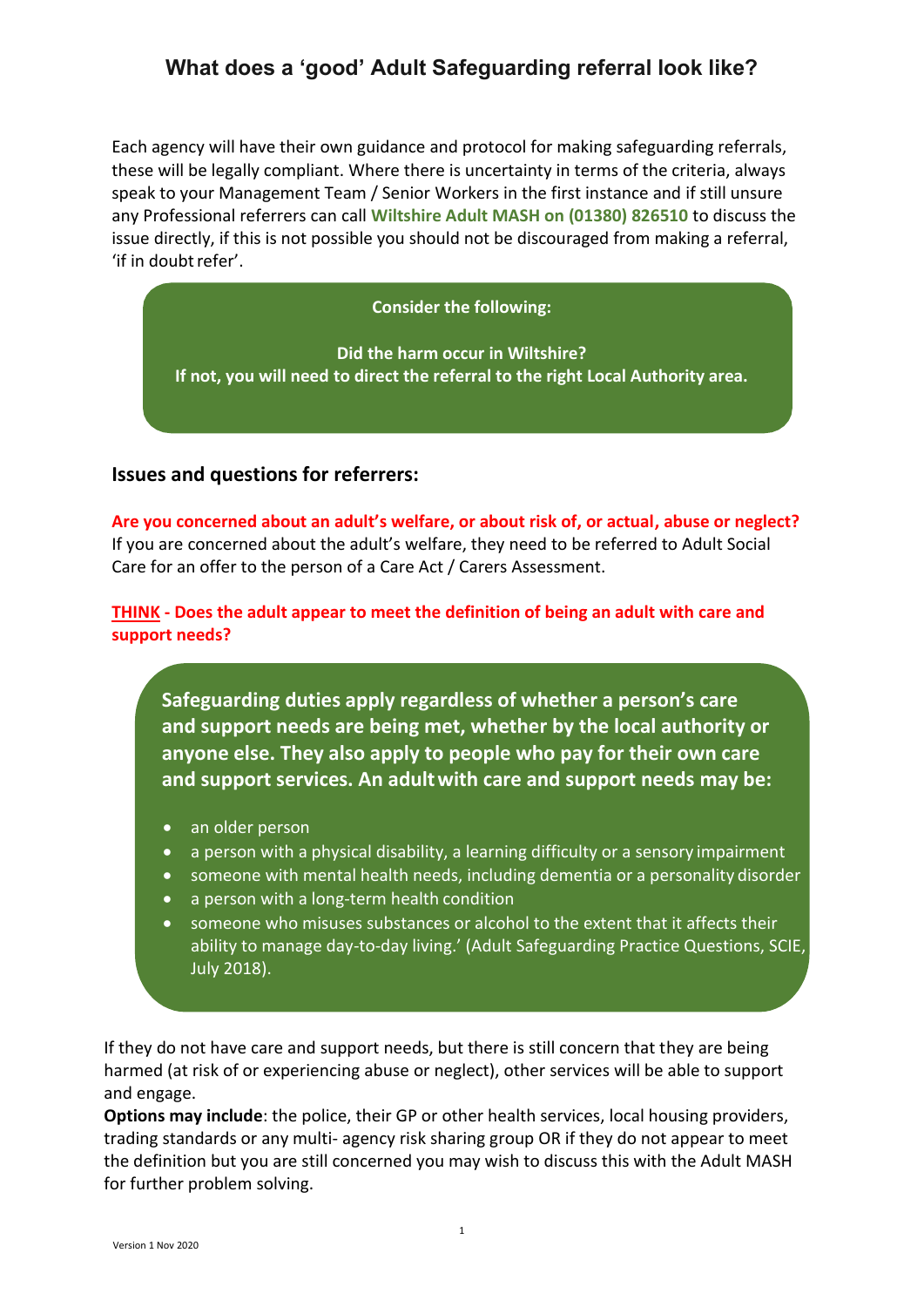**Have you as the referrer explained your concerns to the adult?** unless doing so will increase the risk to them. Does the adult want to raise the safeguarding concern themselves? If not, do they want you to raise the concern on their behalf?

- **Have you explained your concerns to the adult?**
- **Does the adult consent to a concern being raised?**
- **How does the adult want to participate in raising the concern?**

If the person does not consent to the referral - think about the following, which will determine if you will override their wishes:

- **Are the person's 'vital interests' at stake, is their life at risk?**
- **Are they being subject to inhuman and degrading treatment which is having a serious impact on their wellbeing?**

There is a positive duty on the state and organisations commissioned by the state to take reasonable steps to protect life (HRA article 2) and/or to protect people known to be at risk of inhuman and degrading treatment (Human Rights Act (HRA) article 3). If the referrer believes these vital interests are under threat a concern can be referred without the adult's consent.

It may be that concerns about abuse which has or is likely to have a less serious impact are not referred without consent in order to protect the adult's right to respect for private life (article 8 HRA), but it will be important to record why it was felt that sharing information was not necessary.

However, you may have a dilemma if you believe that consent has been withheld because the adult is afraid and is subject to coercion and control or another form of duress. It may be reasonable to discuss the situation with the local safeguarding team and/or refer without consent in these situations.

Legislation supports information sharing when an adult meets the criteria for the s42 duty or when their vital interests are at risk. **If other adults or children are at risk of being abused there is likely to be a public interest in preventing that abuse,** and the adults right to respect for private life may also be over-ridden.

**Any referral should clearly set out the Adult at Risk's views and any perceived risks that might be associated. Referrers should try to agree with the adult, and/ or other professionals involved with them, safe methods of communication.**

**You should record why you felt it was necessary to make the referral to protect against the risks of abuse, despite the lack of consent**.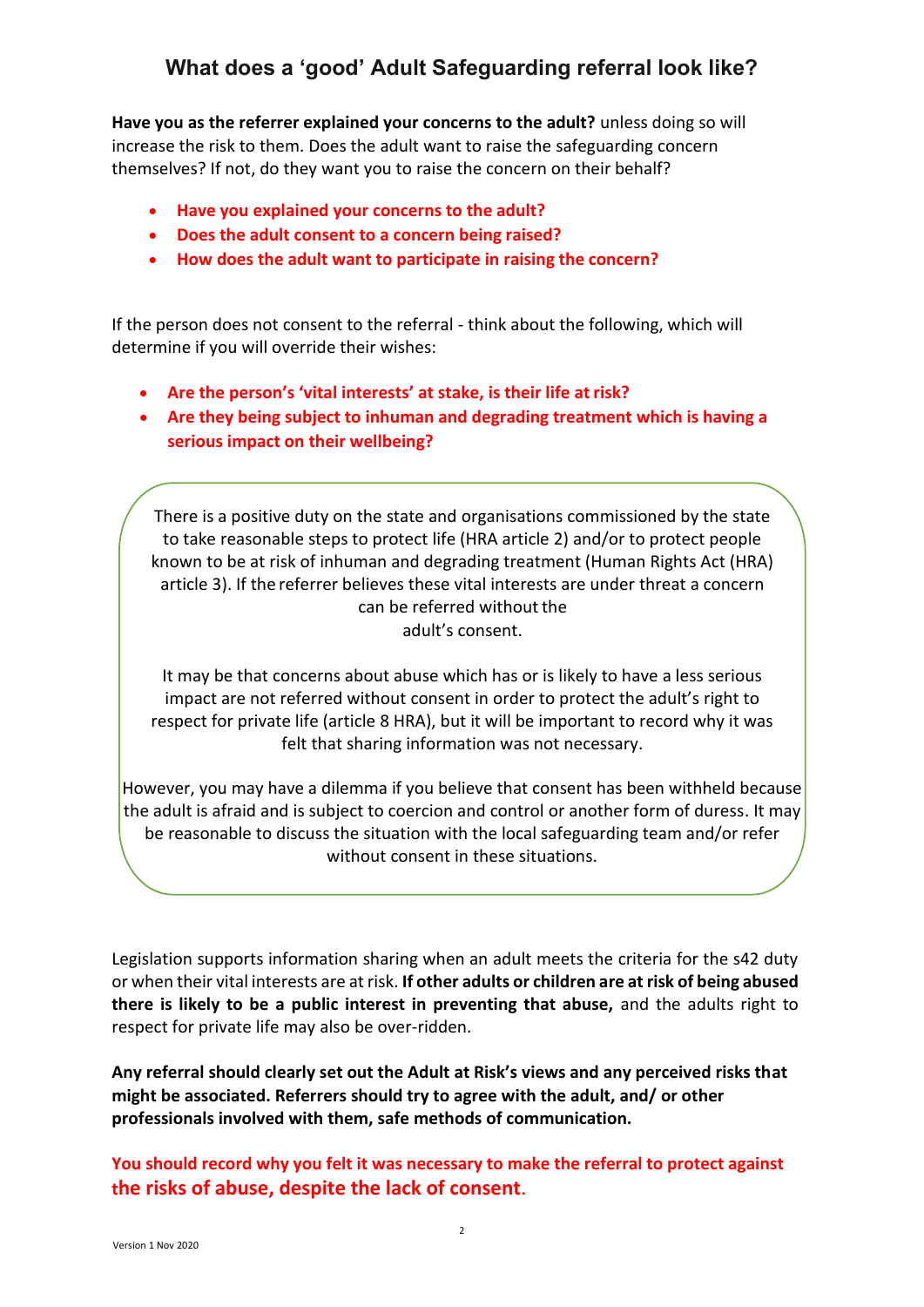## **What needs to be included in a referral and in discussions about a concern?**

- What is working well in supporting the adult's wellbeing, what are the strengths in their life?
- What are you concerned about? Why are you referring now? What is the current impact on the adult and/or others in the situation? Including on their wellbeing?
- What does the adult want to happen?
- Does the adult have care and support needs? Are they experiencing or at risk of abuse/neglect?
- What are the complicating factors? For example, is the adult experiencing duress, are they being controlled?
- What is your perception of risk and level of risk to the person, children, others? What are the perceptions of the adult or others in the situation?
- What actions have been taken so far?
- Any relevant historical information.
- Any reasonable adjustments (e.g. to support effective communication) or additional support/ advocacy input that might be needed to enable the adult to understand and be involved in the safeguarding enquiry.
- This can be built upon as actions (inside or outside of the S42 duty) progress. This can have a positive impact on outcomes for people.

### **Remember:**

**Where it appears that criteria Care Act (2014) s.42 (1) a and b are met and the referring worker/organisation believes that the circumstances amount to a safeguarding concern a referral will need to be made to the local authority.**

**This means that only reasonable cause to suspect that S42(1) (a) and (b) apply is needed in deciding whether to refer a safeguarding concern to the**

### **Criteria for S42 (1a &1b) Care Act (2014)**

**s.42 (1a) an adult with care and support needs, s.42 (1b) is experiencing or at risk of abuse or neglect**